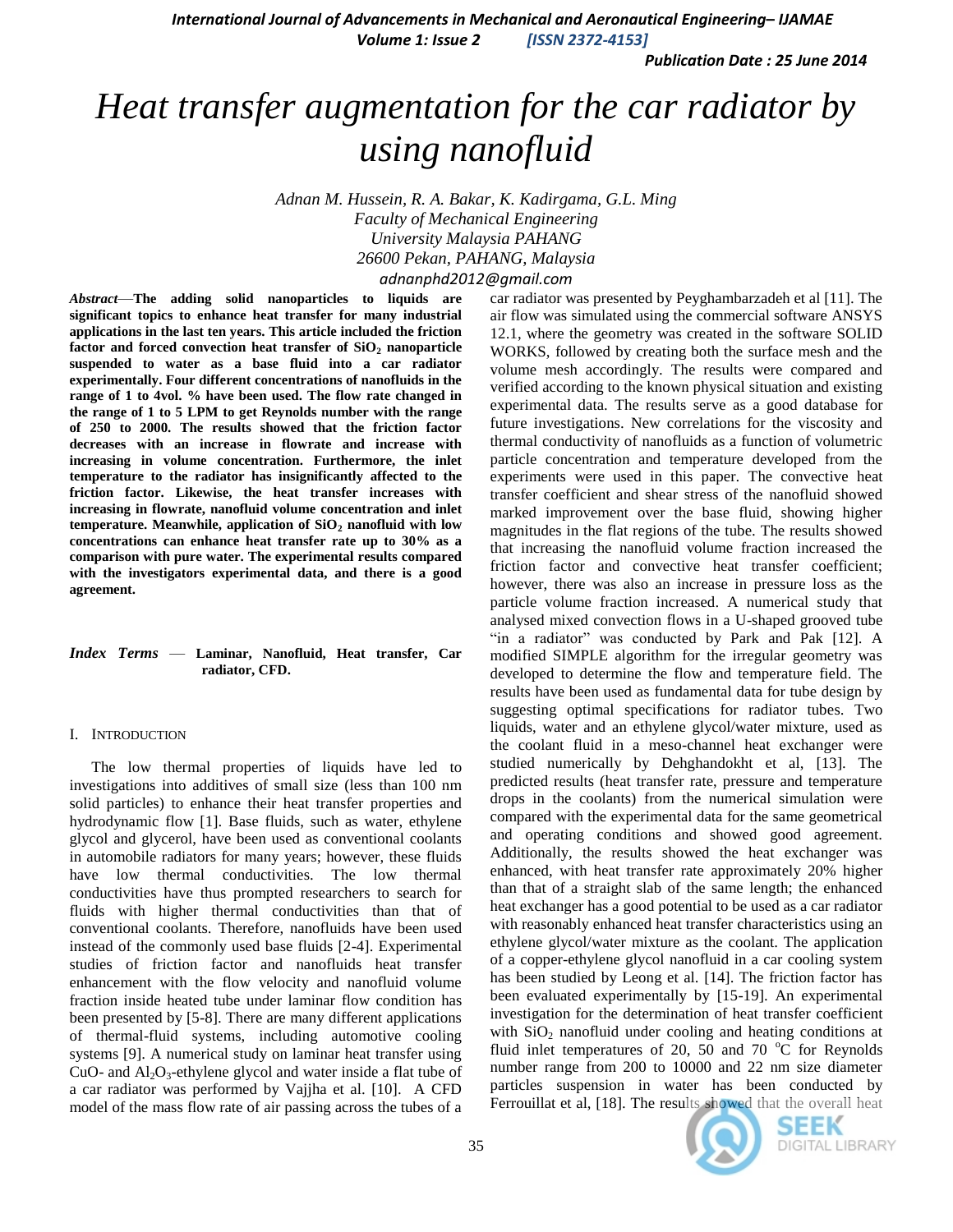## *Publication Date : 25 June 2014*

transfer coefficient with nanofluid was more than the base fluid. Escher et al, [20] proposed silica nanofluid to improve the performance of microchannel heat sinks. Hussein et al, [21] studied the thermal properties measurements experimentally. They concluded that the thermal conductivity of  $SiO<sub>2</sub>$  nanofluid increased with increasing of the volume fraction. This paper, presents an experimental study of forced convection heat transfer into a car radiator with  $SiO<sub>2</sub>$ nanoparticles suspension to water under laminar flow. The test rig is setup to measure temperatures and pressure drop between inlet and outlet of the radiator. The range of Reynolds number is 250 to 2000 and the volume fraction of nanofluid is from 1% to 4%. The aim of this study is to enhance heat transfer in the automotive cooling system. The experimental results are validated with other researchers' data.

## II. EXPERIMENTAL WORK

## *A. Experimental setup and procedure*

The test rig shown in Fig. 1 has been used to measure heat transfer coefficient and friction factor in the automotive engine radiator.



**Fig. 1**. Schematic diagram of test rig

This experimental setup includes a reservoir plastic tank, electrical heater, a centrifugal pump, a flow meter, tubes, valves, a fan, a D.C power supply; ten thermocouples type T for temperature measurement, manometer tube with mercury and heat exchanger (automobile radiator). An electrical heater (1500W) inside a plastic storage tank (40 cm height and 30 cm diameter) put to represent the engine and to heat the fluid. A voltage regular (0-220 V) provided the power to keep the inlet temperature to the radiator from  $(60-80 \degree C)$ . A flow meter  $(0-$ 70 LPM) and two valves used to measure and control the flowrate. The fluid flows through plastic tubes (0.5inch) by a centrifugal pump (0.5 hp and 3 m head) from the tank to the radiator at the flowrate range (1-5) LPM. The total volume of the circulating fluid is (3 liters) and constant in all the experimental steps. Two thermocouples (copper – constantan) types T have been fixed on the flow line for recording the inlet and outlet fluid temperatures. Eight thermocouples type T

have been fixed to the radiator surface to ensure more of surface area measurement. Two thermocouples type T also fixed in front of the fan and another side of radiator to measure air temperatures. Very small thickness and high thermal conductivity of the copper flat tubes caused to make the inside temperature of the tube with the outside one are equated. A handheld (-40°C to 1000°C) digital thermometer with the accuracy of  $\pm$  (0.1<sup>o</sup>C) used to read all the temperatures from thermocouples. The calibration of thermocouples and thermometers carried out by using a constant temperature water bath and their accuracy estimated to be  $0.15 \text{ °C}$  [19]. Two small plastic tubes (0.25 inch) diameter connected at inlet and outlet radiator and joined to U-tube mercury manometer with the accurate scale 0.5 mm Hg to measure the pressure drop on the inlet and outlet of it. The car radiator has louvered fin and 32 flat vertical copper tubes with flat cross sectional area. The distances among the tube rows filled with thin perpendicular copper fins. For the air side, an axial force fan (1500 rpm) installed close on axis line of the radiator. The D.C power supply (type Teletron 10-12V) used to turn the axial fan instead of a car battery. The thermal properties of nanofluids have been measured by [22] and used in this study. The pH values of nanofluid have been measured using OAKTON device shown in for the nanofluid volume concentration of (1- 4%). The pH values before and after experimental tests referring to nanofluids stability and changing in thermal properties. If the pH values of the suspension decrease, the force among particles will increase which the moving of the nanoparticles suspension lead to enhance the heat transfer process. So, to augment heat transfer for many applications should keep low values of the nanofluid pH [15]. The pH meter has been calibrated using a single point calibration technique, with a Hatch standard buffer solution of pH 7.00  $\pm$ 0.02. According to [22] to find out the pH values, samples with pH of 8.2, 8.6, 9.3 and 10.2 were prepared. Samples checked after finishing each test but found no visible sedimentation.  $SiO<sub>2</sub>$  nanoparticles with volume concentration (1, 2, 3 and 4%) and 30 nm size diameter added to base fluids (deionized water). The thermal properties of  $SiO<sub>2</sub>$  nanoparticle and base fluids showed in Table 1.

## *B. Experimental data analysis.*

According to Newton's cooling law the following procedure followed to obtain heat transfer coefficient and corresponding Nusselt number as:

$$
Q_c = hA\Delta T = hA_s(T_b - T_s)
$$
 (1)

As: is surface area of tube,  $T_b$ : is the bulk temperature

$$
T_b = \frac{T_{in} + T_{out}}{2} \tag{2}
$$

 $(T_{in}, T_{out})$  are inlet and outlet temperatures and  $T_s$  is the tube wall temperature which is the mean value by two surface thermocouples as:

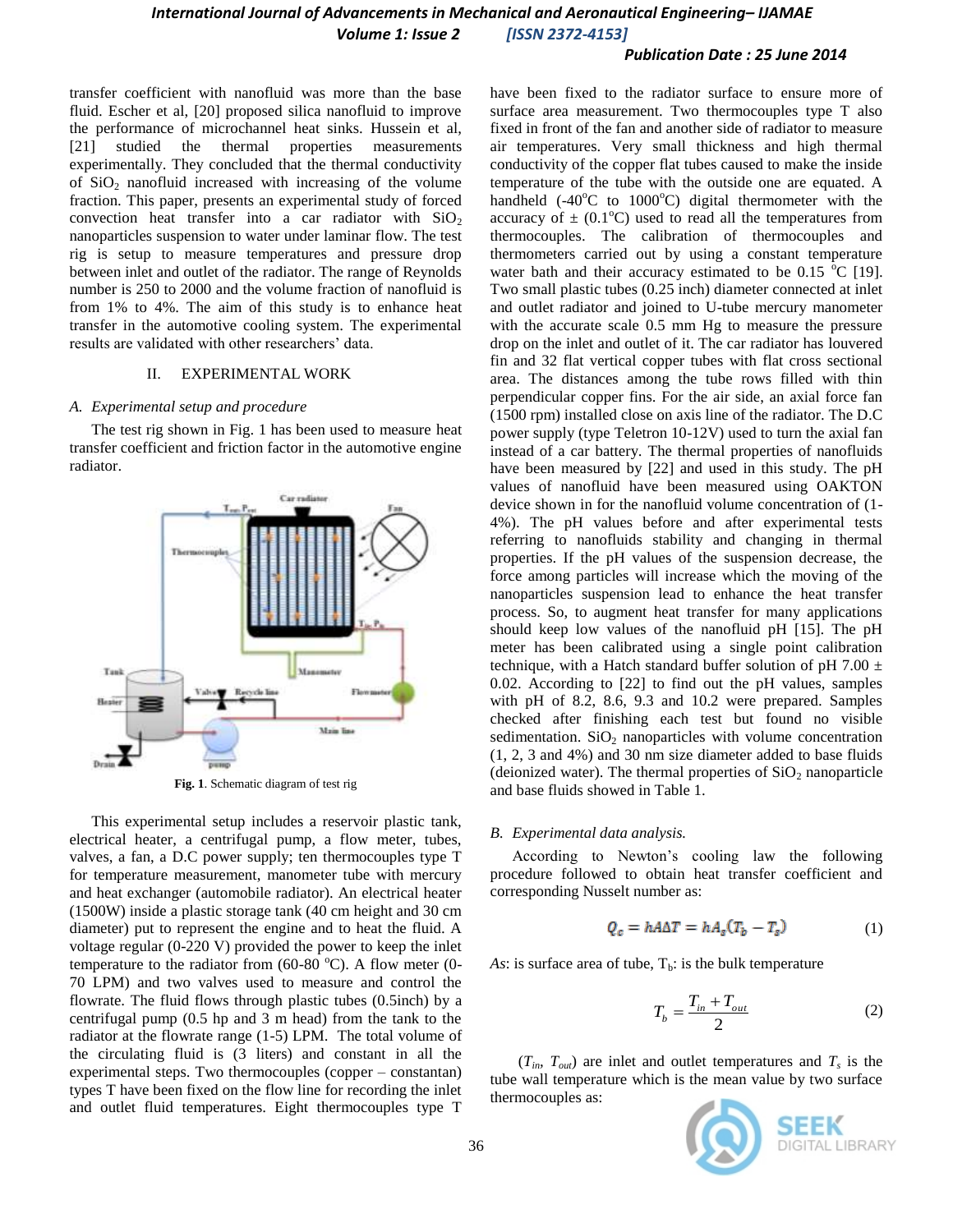*Publication Date : 25 June 2014*

$$
T_s = \frac{1}{a} \sum_{i=1}^{a} T_i
$$
 (3)

$$
Q_c = \dot{m} C \Delta T = \dot{m} C (T_{in} - T_{out})
$$
 (4)

$$
\dot{m} = \rho \times \dot{V} \tag{5}
$$

$$
h = \frac{mc(r_{in} - r_{out})}{n_{As}(r_b - r_s)}\tag{6}
$$

$$
Nu = \frac{h_{exp} \times D_h}{k} \tag{7}
$$



## **Fig. 2.** Flat tube configuration

TABLE I: NANOPARTICLE THERMAL PROPERTY

|                                                                                                                                                                                                                                                                                      |                      | $T_s = \frac{1}{a} \sum_{i=1}^{n} T_i$                    |                                                               | (3)              |  |
|--------------------------------------------------------------------------------------------------------------------------------------------------------------------------------------------------------------------------------------------------------------------------------------|----------------------|-----------------------------------------------------------|---------------------------------------------------------------|------------------|--|
| And heat transfer rate calculated by:                                                                                                                                                                                                                                                |                      |                                                           |                                                               |                  |  |
|                                                                                                                                                                                                                                                                                      |                      | $Q_c = \dot{m} C \Delta T = \dot{m} C (T_{in} - T_{out})$ |                                                               | (4)              |  |
| $\dot{m}$ : is mass flowrate which determined as:                                                                                                                                                                                                                                    |                      |                                                           |                                                               |                  |  |
|                                                                                                                                                                                                                                                                                      |                      | $\dot{m} = \rho \times \dot{V}$                           |                                                               | (5)              |  |
| collecting Eq. $(1)$ and $(4)$ :                                                                                                                                                                                                                                                     |                      |                                                           | The heat transfer coefficient can be evaluated                | by               |  |
|                                                                                                                                                                                                                                                                                      |                      | $h = \frac{mc(r_{in}-r_{out})}{nA_e(r_{in}-r_{e})}$       |                                                               | (6)              |  |
|                                                                                                                                                                                                                                                                                      |                      | And Nusselt number can be calculated as:                  |                                                               |                  |  |
|                                                                                                                                                                                                                                                                                      |                      | $Nu = \frac{h_{exp} \times D_h}{h}$                       |                                                               | (7)              |  |
| by description the problem undertaken as cylindrical geometry<br>coordinates. The dimensions of the flat tube are major and<br>minor diameter ( $D=9$ mm, $d=3$ mm), the length (L) and<br>hydraulic diameter $(D_h)$ of the flat tube are 345 mm and 4.68<br>mm as shown in Fig. 2. |                      |                                                           | $D_h$ : is the hydraulic diameter of the tube which estimated |                  |  |
| D.                                                                                                                                                                                                                                                                                   |                      |                                                           |                                                               |                  |  |
|                                                                                                                                                                                                                                                                                      |                      | Fig. 2. Flat tube configuration                           |                                                               |                  |  |
|                                                                                                                                                                                                                                                                                      |                      |                                                           | TABLE I: NANOPARTICLE THERMAL PROPERTY                        |                  |  |
| Materials                                                                                                                                                                                                                                                                            | $\rho$<br>$(Kg/m^3)$ | C<br>(J/Kg. °C)                                           | K<br>(W/m. °C)                                                | $\mu$<br>(Pa. s) |  |
| SiO <sub>2</sub>                                                                                                                                                                                                                                                                     | 2220                 | 745                                                       | 1.4                                                           |                  |  |
| Pure water                                                                                                                                                                                                                                                                           | 998                  | 4180                                                      | 0.6067                                                        | 0.0014           |  |
|                                                                                                                                                                                                                                                                                      |                      |                                                           |                                                               | 37               |  |

Reynolds number calculated regarded hydraulic diameter (*Dh*) as:

$$
D_h = \frac{4 \times Area}{Perimeter}
$$
  

$$
D_h = \frac{4 \times \left[ \frac{\pi}{4} d^2 + (D - d) \times d \right]}{\pi \times d + 2 \times (D - d)}
$$
 (8)

The pressure drop can be calculated as:

$$
\Delta P = S \times g \times H \tag{9}
$$

The friction factor can be evaluated as:

$$
f = \frac{2 \times \Delta P}{\frac{L}{D} \times \rho \times u^2}
$$
 (10)

Reynolds number (*Re*) is determined as:

$$
Re = \frac{4m}{\pi D_h \mu} \tag{11}
$$

#### *C. Uncertainty analysis*

The uncertainty analysis performed by calculating the measurements error. The Reynolds number uncertainty range may be come from the errors in the measurement of volume flowrate Eq (5) and hydraulic diameter of the tubes Eq (8). The uncertainty of Nusselt number refers to the errors in the measurements of volume flowrate Eq (5), hydraulic diameter Eq  $(8)$ , and all the temperatures Eq  $(2-3)$ . According to uncertainty analysis described by [23], the measurement errors of the main parameters are summarized in Table (2).

TABLE II: UNCERTAINTIES OF MEASURED PARAMETERS

| No. | Parameter | Values       | Uncertainties |
|-----|-----------|--------------|---------------|
|     | $D_h$     | 4.68 mm      | 0.58%         |
|     | Re        | $250 - 2000$ | 2.64%         |
|     | Nu        | $8 - 22$     | 0.35%         |

Furthermore, to check the reproducibility of the experiments, some runs were repeated later which proved to be excellent. The results of experimental are compared with the Darcy Eq. (12) for friction factor and Shah-London Eq. (13) for Nusselt number as:

$$
f = \frac{64}{Re} \tag{12}
$$

$$
Nu_{av} = 1.953 \left( Re_{D_h} Pr \frac{D_h}{L} \right)^{\frac{1}{3}}
$$
  
For  $(Re_{D_h} Pr \frac{D_h}{L})$  >=33.33  

$$
Nu_{av} = 4.364 + 0.0722 \left( Re_{D_h} Pr \frac{D_h}{L} \right)
$$
  
For  $(Re_{D_h} Pr \frac{D_h}{L})$  **S SE K**  
DIGITAL LIBRARY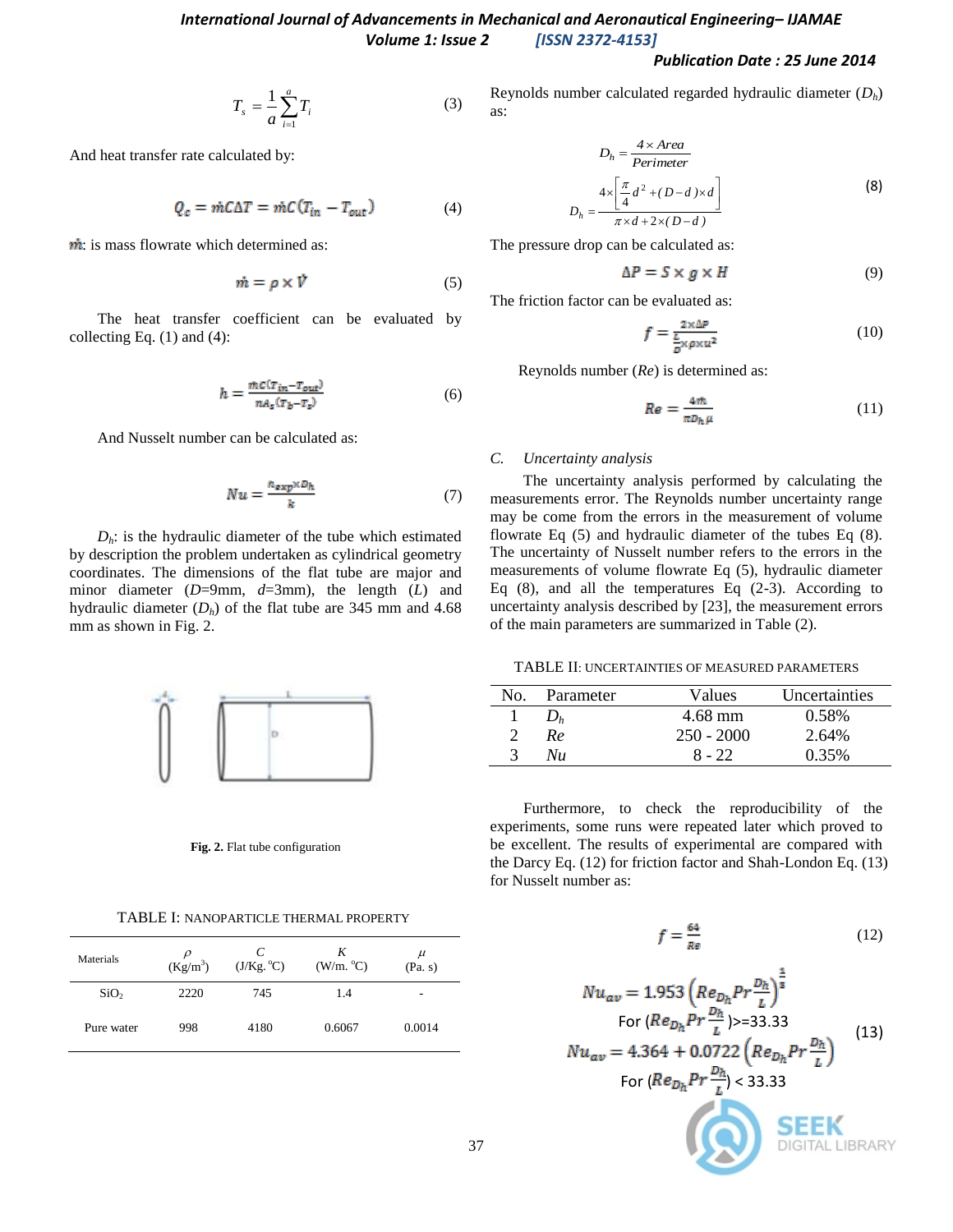## *Publication Date : 25 June 2014*

## III. RESULTS AND DISCUSSION

The friction factor at different velocity and nanofluid volume concentration is showed in Fig. 3. It appears that the friction factor decreases with increasing in Reynolds number and nanofluid volume concentration. Fig. 4 shows the friction factor at different velocity and nanofluid volume fraction. It can be seen that the friction factor decreases with the increase of the velocity but increases with the increase of the nanofluid volume fraction. It can be noted that the effect of the nanofluid volume fraction is significant on the friction factor. Fig. 5 illustrates the friction factor at different velocity and the inlet temperature. It seems that the friction factor decreases with the increase of the velocity and decreases slightly with the increase of the inlet temperature. It can be seen that the effect of the inlet temperature is insignificant on the friction factor.



**Fig. 3.** The effect of the nanofluid volume fraction on the friction factor at different velocity.



**Fig. 4.** The effect of the inlet temperature on the friction factor at different velocity.

Fig. 5 shows the heat transfer coefficient at different velocity and nanofluid volume concentration. The heat transfer coefficient increases with the increase of the velocity and the nanofluid volume concentration. The deviation is approximately 40% when adding the nanoparticles on base fluid (pure water). Likewise, Fig. 6 demonstrates the effect of the inlet radiator temperature on the heat transfer coefficient. The highest values of the heat transfer coefficient found at inlet temperature 80  $^{\circ}$ C followed by at 70  $^{\circ}$ C and finally at 60 <sup>o</sup>C. The maximum values of the heat transfer coefficient are  $(5900, 5400 \text{ and } 4900 \text{W/m}^2 \cdot ^{\circ}\text{C})$  at  $(60, 70 \text{ and } 80^{\circ}\text{C})$ respectively. This refers to high heat transfer from the radiator when high inlet temperature would apply.



**Fig. 5.** The effect of nanofluid volume fraction on the heat transfer.



**Fig. 6.** The effect of the inlet temperature on the heat transfer.

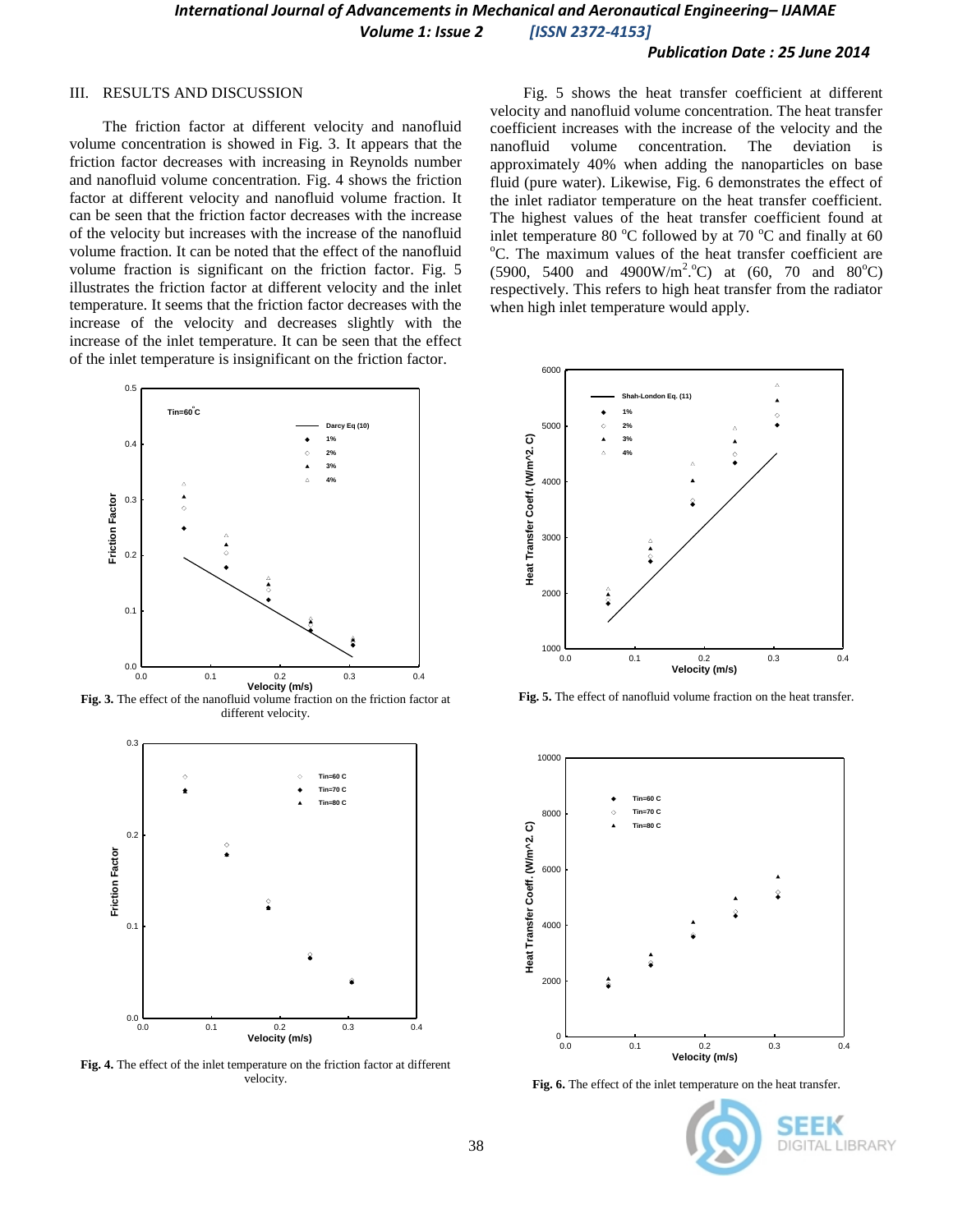Fig. 7 shows the outlet temperature of the radiator  $(T<sub>out</sub>)$ with different volume flow rate circulating and nanofluid volume concentrations. It seems that the outlet temperature increases with increasing in the volume flow rate and decreasing in nanofluid volume concentration. Fig. 7 indicates the percentage of the heat transfer enhancement depending on the nanofluid volume concentration and the inlet temperature to the radiator. The percentage enhancement can be evaluated by:

$$
E\% = \frac{h_{nf} - h_f}{h_{nf}} \times 100\tag{12}
$$

It can be seen that the heat transfer enhancement increases with increasing of nanofluid volume concentration and inlet temperature respectively. The values of heat transfer enhancement are from 31 to 46% for nanofluid volume concentration from 1% to 4% while the values of heat transfer enhancement are from 26 to 35% for inlet temperature from 60 to  $80^{\circ}$ C. This refers to nanofluid volume concentration affected more than inlet temperature on heat transfer enhancement, but significantly of using all of them. Fig. 8 demonstrates that the experimental data agreed with other investigator data to be validated. Fig. 8a showed the friction factor results from the experimental work and experimental data of [16-17]. The present work agreed with data of [16-17] with deviation, not more than 9% due to the different of the size diameter of the nanoparticles. On the other hand, Fig.8b shows the validation of Nusselt number from experimental work of [17-18].



**Fig. 7**. The effect of the nanofluid volume fraction and the inlet temperature on the heat transfer enhancement.

It seems that there is a good agreement with the maximum deviation 7% may be related to size diameter or the preparation method of the type of nanofluids.







b. Nusselt number

**Fig. 8**. Validation of: a. friction factor and b. Nusselt number

## IV. CONCLUSIONS

The experimental study of friction factor and forced convection heat transfer enhancement of  $SiO<sub>2</sub>$  suspended to water has been conducted. Significant increases of the friction factor and heat transfer enhancement observed with the volume fraction of nanoparticles addition. The maximum values of friction factor increased to  $22\%$  for  $SiO<sub>2</sub>$ nanoparticles dispersed to water with 4% volume concentration. Highest values of the heat transfer coefficient enhance up to 40% obtained for  $SiO<sub>2</sub>$  nanoparticles in water. The experimental results showed that the friction factor and Nusselt number action of the nanofluids were highly depended on the volume concentration and Reynolds number. The friction factor decreases with the increasing of volume flowrate and the inlet temperature. The friction factor at Reynolds number less than 1000 has a maximum deviation 82% and after that the maximum deviation becomes 40%. A highest Nusselt number enhancement is 45% obtained for  $SiO<sub>2</sub>$ 

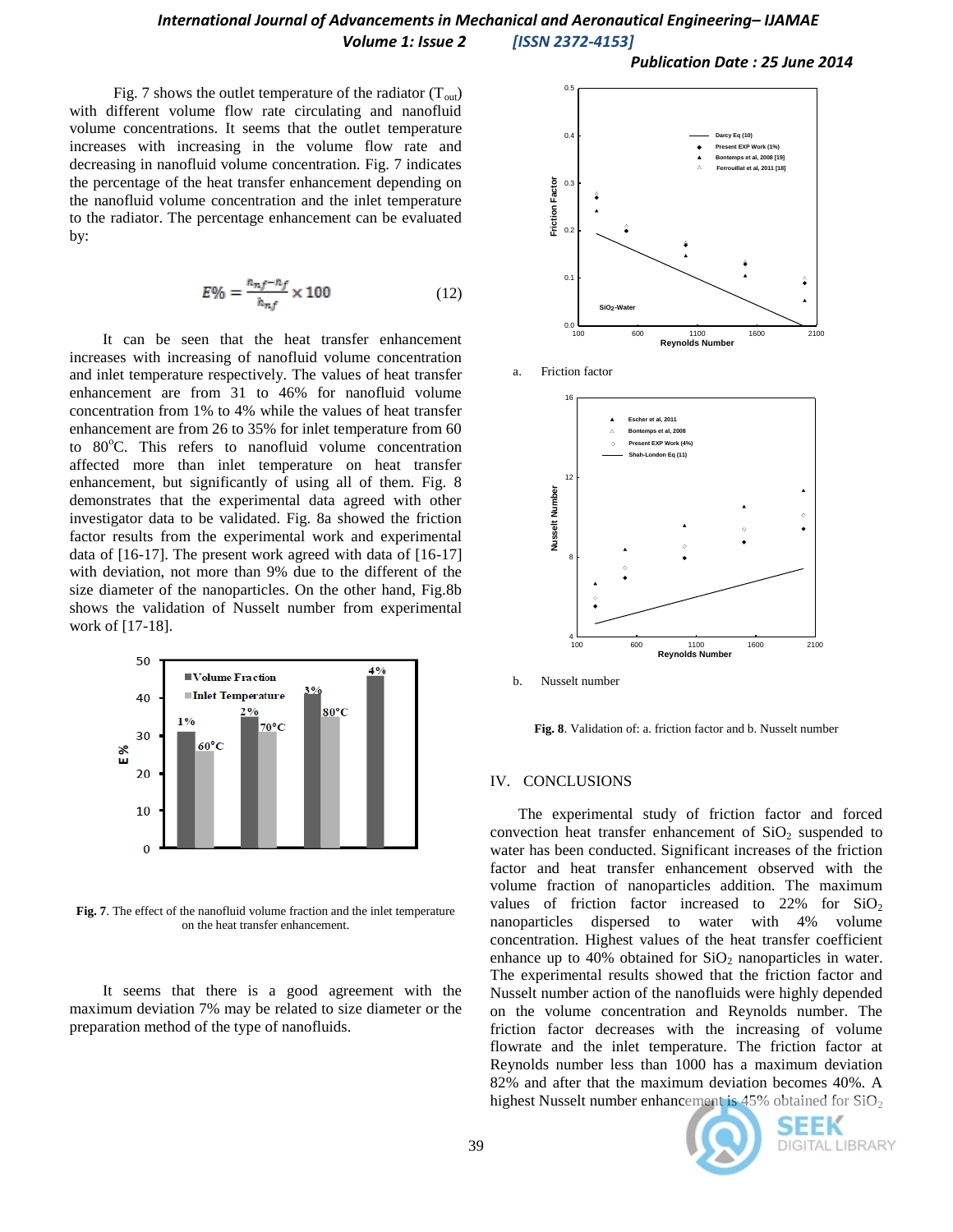# *Publication Date : 25 June 2014*

nanoparticles in water as a base fluid. The experimental results showed that the Nusselt number behavior of the nanofluids was highly depended on the volume concentration and the volume flowrate. The Nusselt number of  $1\%$  SiO<sub>2</sub> nanofluid at 80  $^{\circ}$ C has 36% deviation than pure water but 22% at 60  $^{\circ}$ C. There is a good agreement among present data of friction factor with data of [16-17] and Nusselt number data with data of [17-18]. The results proved that  $SiO<sub>2</sub>$  nanofluid have high potential for hydrodynamic flow and heat transfer enhancement and are highly appropriate to industrial and practical applications. When adding nanoparticles to the base fluid the possible enhancement of car engine cooling rates will improve otherwise the engine heat remove or reduce size cooling system. The small cooling systems have led to benefit almost every aspect of car performance and increased in fuel economy.

## NOMENCLATURES

| $C$ - Specific heat [W/ kg.oC ] $u$ - Velocity [m/s] |                                    |  |
|------------------------------------------------------|------------------------------------|--|
| $D$ - Diameter [m]                                   | $\mu$ -Viscosity [N.s/m2]          |  |
| $E$ - Enhancement                                    | $\rho$ - Density [kg/m3]           |  |
| $f$ - Friction factor                                | $\tau$ - Shear stress [N/m2]       |  |
| $h$ - heat transfer coefficient<br>$[W/m2.°C]$       | $\phi$ - Volume concentration      |  |
| $k$ - Thermal conductivity<br>[W/m. <sup>o</sup> C]  |                                    |  |
|                                                      | <b>Subscripts</b>                  |  |
| $Nu$ - Nusselt Number                                | liquid phases<br>$f_{\parallel}$   |  |
| P - Pressure $[N/m^2]$                               | solid particle<br>$\boldsymbol{p}$ |  |
| Pr - Prandtle Number<br>$[C.\mu/Kn\]$                | nf<br>nanofluid                    |  |

## ACKNOWLEDGMENT

The financial support to the authors by University Malaysia Pahang is gratefully acknowledged.

## **REFERENCES**

[1] A.M. Hussein, K.V. Sharma, R.A. Bakar, K. Kadirgama, A review of forced convection heat transfer enhancement and hydrodynamic characteristics of a nanofluid, Renewable and Sustainable Energy Reviews 29 (2014) 734–743.

- [2] A.M. Hussein, R.A. Bakar, K. Kadirgama and K.V. Sharma, Experimental Measurements of Nanofluids Thermal Properties, International Journal of Automotive & Mechanical Engineering 7 (2013) 850-864.
- [3] A.M. Hussein, R.A. Bakar, K. Kadirgama and K.V. Sharma. 2013. The effect of nanofluid volume concentration on heat transfer and friction factor inside a horizontal tube. Journal of Nanomaterials, 2013, Article ID 859563: 1-12.
- [4] A.M. Hussein, R.A. Bakar, K. Kadirgama and K.V. Sharma. 2013. The effect of cross sectional area of tube on friction factor and heat transfer nanofluid turbulent flow. Int. Comm. in Heat and Mass Transfer, vol. 47, 2013, pp. 49-55.
- [5] R. Saidur, K.Y. Leong, H.A. Mohammad, "A review on applications and challenges of nanofluids" Renewable and Sustainable Energy Reviews, vol. 15, 2011, pp. 1664-1668.
- [6] S.U.S. Choi, X. Wang, W. Xu, "Thermal Conductivity of Nanoparticel-Fluid Mixture" Journal of Thermophysics and Heat Transfer, vol. 13, 1999, pp. 470-484.
- [7] S. Lee, S.U.S. Choi, S. Li, J. Eastman, "Measuring thermal conductivity of fluids containing oxide nanoparticles Journal of Heat transfer, vol. 121, 1999, pp. 280-289.
- [8] S.Z. Heris, "Convective Heat Transfer of a Cu/WATER Nanofluid Flowing through a Circular Tube" Experimental Heat Transfer, vol. 22, 2009, pp. 217-227.
- [9] C. Oliet, A. Oliva, J. Castro, C.D.P. Segarra, "Parametric studies on automotive radiators" Applied Thermal Engineering, vol. 27, 2007, pp. 2033-2043.
- [10] R.S. Vajjha, D.K. Das, "Experimental determination of thermal conductivity of three nanofluids and development of new correlations" International Journal of Heat and Mass Transfer, vol. 52, 2009, pp. 4675-4682.
- [11] S.M. Peyghambarzadeh, S.H. Hashemabadi, M.S. Jamnani, S.M. Hoseini, "Improving the cooling performance of automobile radiator with  $Al_2O_3/water$ nanofluid" Applied Thermal Engineering, vol. 31, 2011, pp. 1833-1838.
- [12] K.W. Park, H.Y. Pak, "Flow and heat transfer characteristics in flat tubes of a radiator" Numerical Heat Transfer, vol. 41, 2002, pp.19-40.
- [13] M. Dehghandokht, M.G. Khan, A. Fartaj, S. Sanaye, ―Flow and heat transfer characteristics of water and ethylene glycol-water in a multi-port serpentine mesochannel heat exchanger" Int J. of Thermal Sciences, vol. 50, 2011, pp.1615-1627.
- [14] K.Y. Leong, R. Saidur, S.N. Kazi, A.M. Mamun, ―Performance investigation of an automotive car radiator operated with nanofluid-based coolants (nanofluid as a coolant in a radiator)" Applied Thermal Engineering, vol. 30, 2010, pp. 2685-2692.